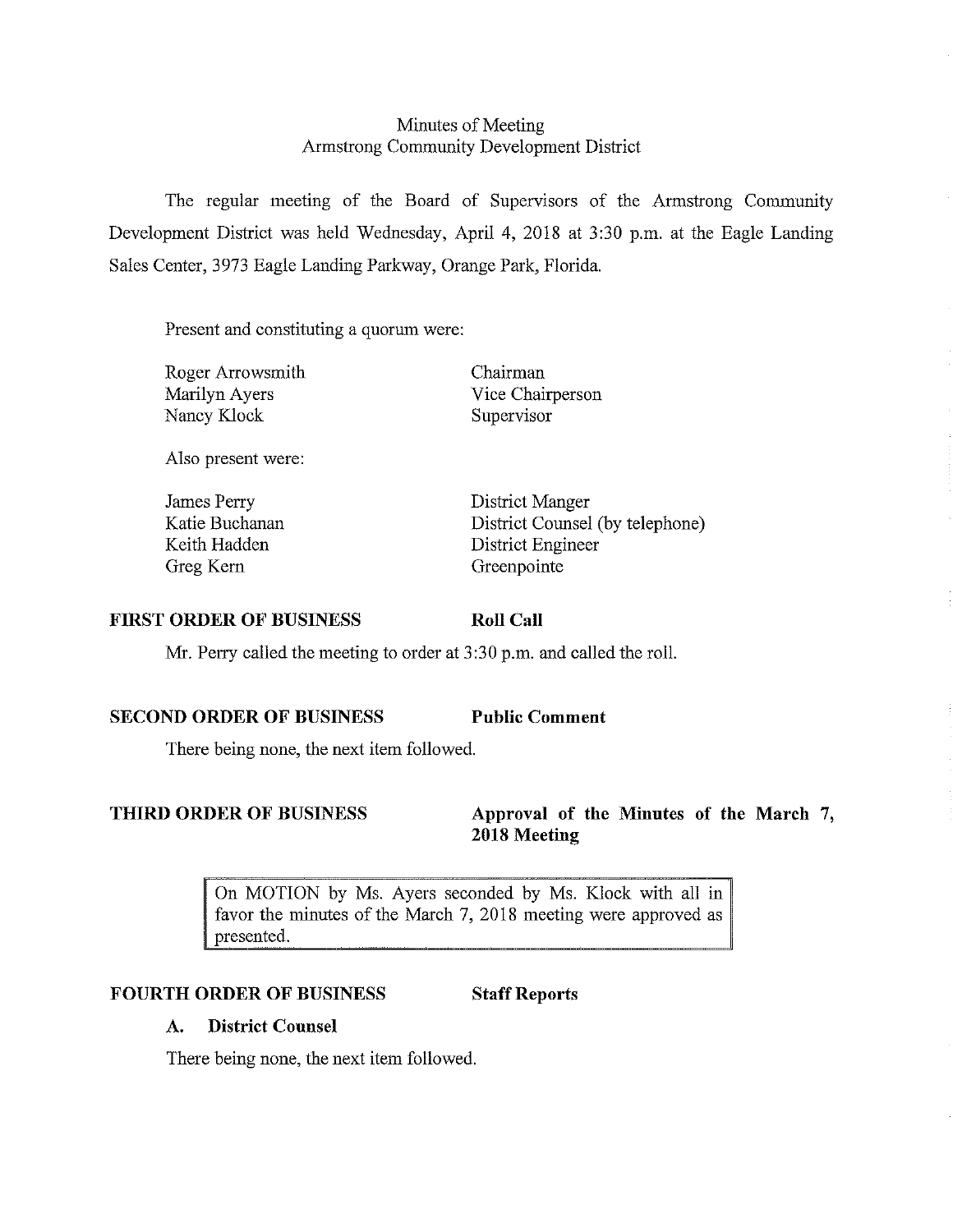#### **B. District Engineer - Ratification of Requisition no. 5**

Mr. Hadden stated requisition no. 5 is payable to Jr. Davis Construction from the Series A Bonds \$200,535.65 and from the Series B \$145,215.48. I have approved that and recommend it for payment.

one. Mr. Perry stated the payment has been processed so we are asking for ratification on this

> On MOTION by Ms. Ayers seconded by Mr. Arrowsmith with all in favor requisition no. 5 to Jr. Davis construction was ratified.

Mr. Perry stated we ask that the board consider a new requisition no. 6 payable to Basham & Lucas in regard to the amenity center. There are two invoices from them and they total \$48,900. Staff has reviewed the invoices.

> On MOTION by Mr. Arrowsmith seconded by Ms. Ayers with all in favor requisition no. 6 payable to Basham & Lucas in the amount of \$48,900 was approved.

#### **C. District Manager**

There being none, the next item followed.

## **D. Tynes Boulevard Project Administrator**

center. Mr. Hadden stated it is on schedule and we are coordinating with the coming amenity

#### **FIFTH ORDER OF BUSINESS** Supervisor's Requests **Comments and Audience**

There being none, the next item followed.

**SIXTH ORDER OF BUSINESS Financial Statements as of February 28, 2018**  Mr. Perry stated item six is the financial statements, which include the balance sheet as of February 28, 2018, the general fund, debt service funds for the 2017 Bonds, capital projects funds for Tynes Boulevard and special assessment revenue bonds, capital projects fund, analysis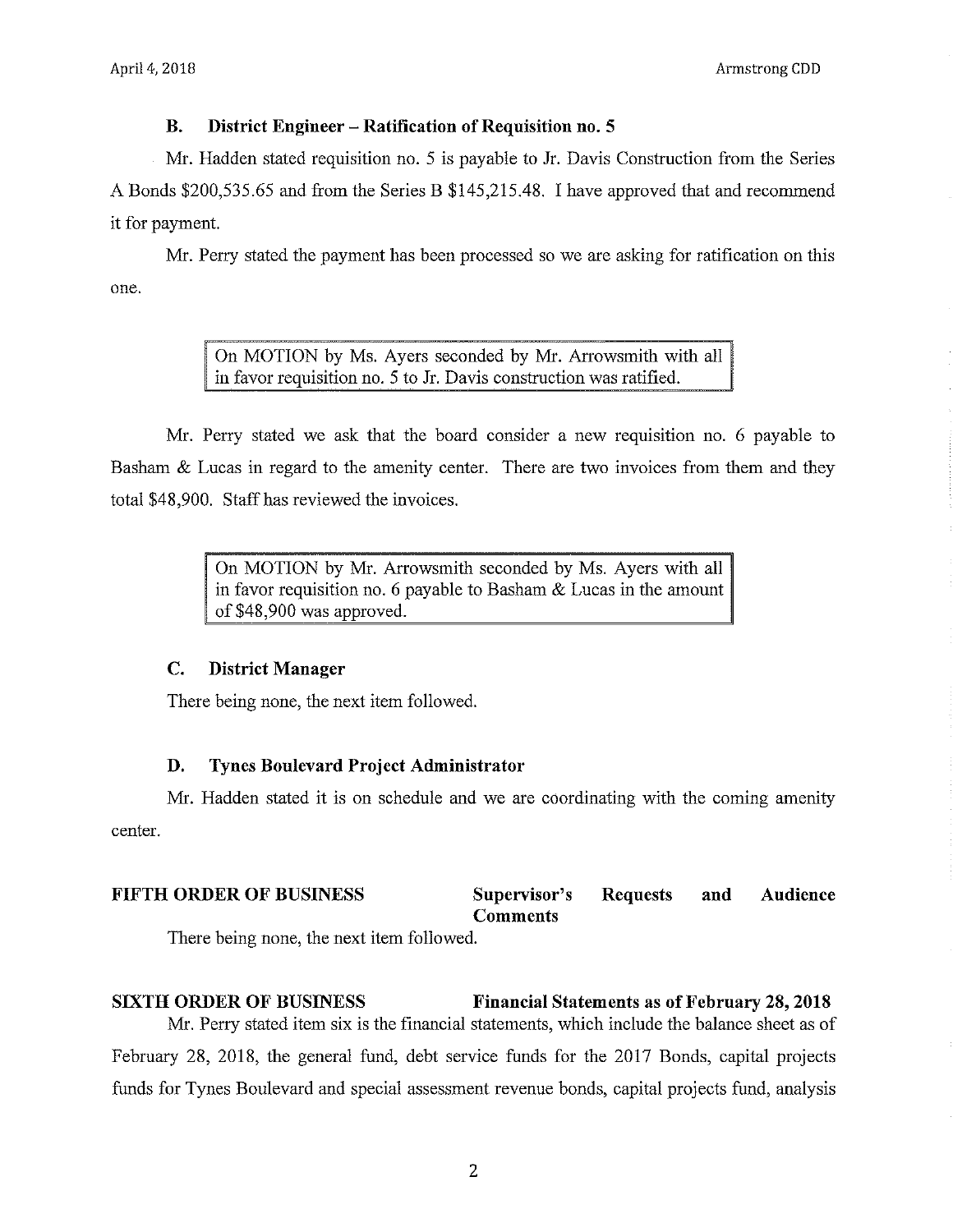of the long-term debt and outstanding funding requests. We also have more detail in regard to the 2017 Bonds.

#### **SEVENTH ORDER OF BUSINESS Consideration of Funding Request** No. **20 (General Fund)**

Mr. Perry stated item seven is consideration of funding request no. 20 and that totals \$7,472.56.

> On MOTION by Mr. Arrowsmith seconded by Ms. Klock with all in favor funding request no. 20 in the amount of \$7,472.56 out of the general fund was approved.

# **EIGHTH ORDER OF BUSINESS Consideration of Funding Request No. 16 (Construction Fund)**

Mr. Perry stated item eight is consideration of funding request no. 16 in regard to Tynes Boulevard in the amount of \$387,854.79.

> On MOTION by Mr. Arrowsmith seconded by Ms. Klock with all in favor funding request no. 16 in the amount of \$387,854.79 from the construction fund was approved.

## **NINTH ORDER OF BUSINESS Next Scheduled Meeting - 05/02/18 at 3:30 p.m. at the Eagle Landing Sales Center**

Mr. Perry stated our next scheduled meeting is going to be May 2, 2018.

Mr. Hadden stated Dean will be in town next week, but he will not be here for the May  $2<sup>nd</sup>$  meeting.

Mr. Arrowsmith asked can these items be approved between meetings subject to board approval at the next meeting?

Mr. Perry stated the difference here is Clay County, they have asked has the board approved these items and so forth. Katie, can we give the chair the authority to approve up to a certain amount?

Ms. Buchanan stated I think we have analyzed this issue and the issue you described is the issue we face and that is Clay County wants board approval prior to considering these things. It is not on normal construction stuff because I do think we have a little more flexibility there; it is these interlocal matters that require consideration but I'm happy to make the inquiry.

3